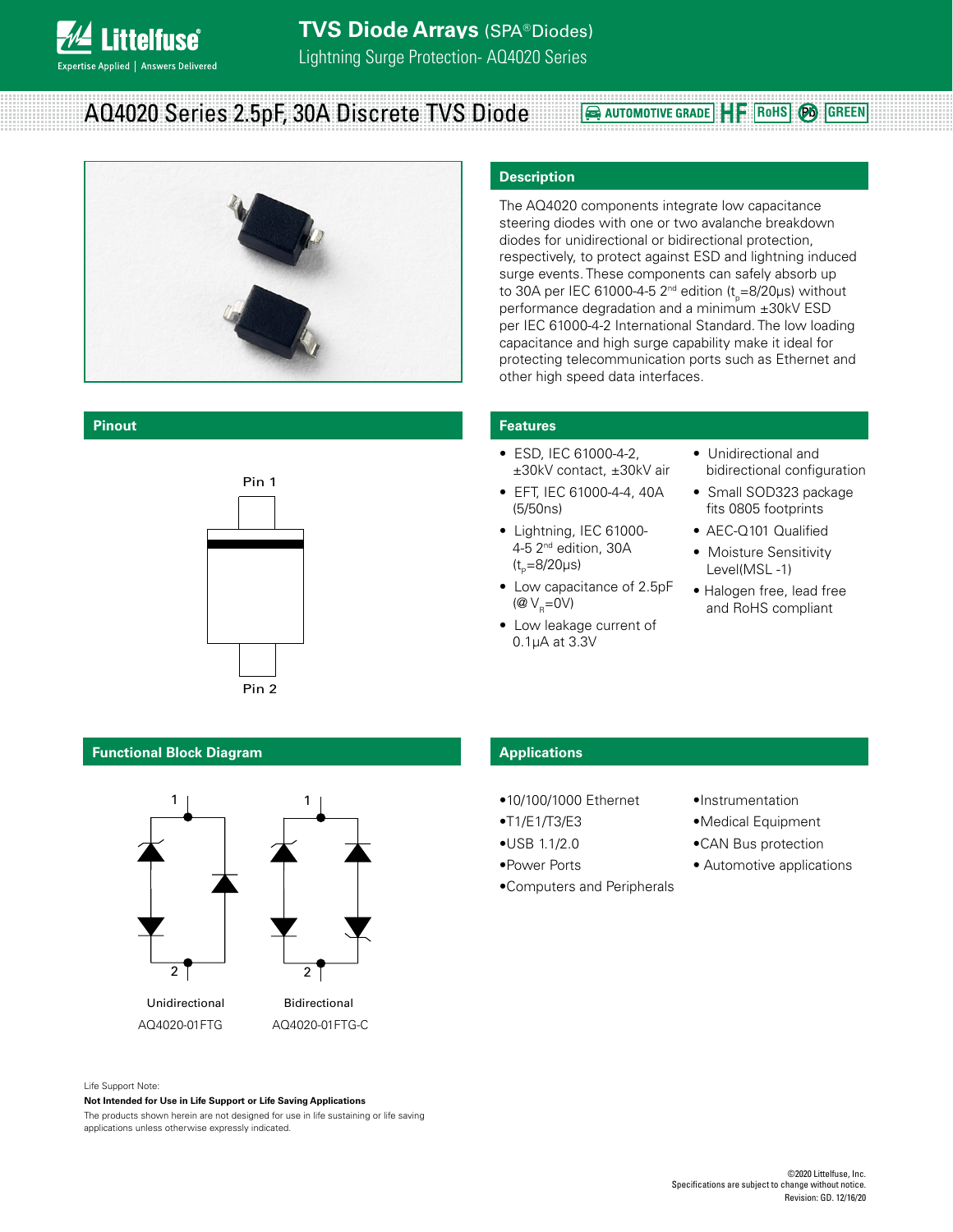# **Absolute Maximum Ratings**

| <b>Symbol</b>              | <b>Parameter</b>                          | Value        | <b>Units</b> |
|----------------------------|-------------------------------------------|--------------|--------------|
| 'PP                        | Peak Current ( $t_{\text{e}}$ =8/20µs)    | 30           |              |
| $P_{p_k}$                  | Peak Pulse Power (t <sub>r</sub> =8/20µs) | 735          | w            |
| $\mathsf{I}_{\mathsf{OP}}$ | <b>Operating Temperature</b>              | $-40$ to 150 | °C           |
| <b>STOR</b>                | Storage Temperature                       | -55 to 150   | °C           |

**Notes:** Stresses above those listed in "Absolute Maximum Ratings" may cause permanent damage to the component. This is a stress only rating and operation of the component at these or any other conditions above those indicated in the operational sections of this specification is not implied.

# **Electrical Characteristics (Top-25°C)**

|                                    | ∵ UP.                       |                                                   |            |            |            |              |
|------------------------------------|-----------------------------|---------------------------------------------------|------------|------------|------------|--------------|
| <b>Parameter</b>                   | <b>Symbol</b>               | <b>Test Conditions</b>                            | <b>Min</b> | <b>Typ</b> | <b>Max</b> | <b>Units</b> |
| Breakdown Voltage                  | $\rm V_{_{BD}}$             | $I_p = 2uA$                                       | 3.5        |            |            | $\vee$       |
| Reverse Standoff Voltage           | $V_{RWM}$                   | $I_n \leq 1 \mu A$                                |            |            | 3.3        | $\vee$       |
| Leakage Current                    | $L_{\text{EAK}}$            | $V_e = 3.3V$                                      |            | 0.1        | 0.5        | μA           |
|                                    | $\mathsf{V}_{\rm c}$        | $I_{pp} = 1A$ , t <sub>o</sub> =8/20µs, Fwd       |            | 6.6        |            | $\vee$       |
| Clamp Voltage <sup>1</sup>         |                             | $I_{\rm pp}$ =10A, t <sub>o</sub> =8/20µs, Fwd    |            | 14.2       |            | V            |
|                                    |                             | $I_{\text{pp}}$ =30A, t <sub>p</sub> =8/20µs, Fwd |            | 24.5       |            | $\vee$       |
| Dynamic Resistance <sup>2</sup>    | $R_{DYN}$                   | TLP, $t_{p}$ =100ns, I/O to GND                   |            | 0.4        |            | $\Omega$     |
| ESD Withstand Voltage <sup>1</sup> | $\mathsf{V}_{\texttt{ESD}}$ | IEC 61000-4-2 (Contact Discharge)                 | ±30        |            |            | kV           |
|                                    |                             | IEC 61000-4-2 (Air Discharge)                     | ±30        |            |            | kV           |
| Diode Capacitance <sup>1</sup>     | $C_{D}$                     | Reverse Bias=0V, f=1MHz                           |            | 2.5        |            | pF           |

#### **Note:**

**1.** Parameter is guaranteed by design and/or component characterization.

**2.** Transmission Line Pulse (TLP) with 100ns width, 2ns rise time, and average window t1=70ns to t2= 90ns

# **8/20μs Pulse Waveform**



# **Normalized Capacitance vs. Bias Voltage**

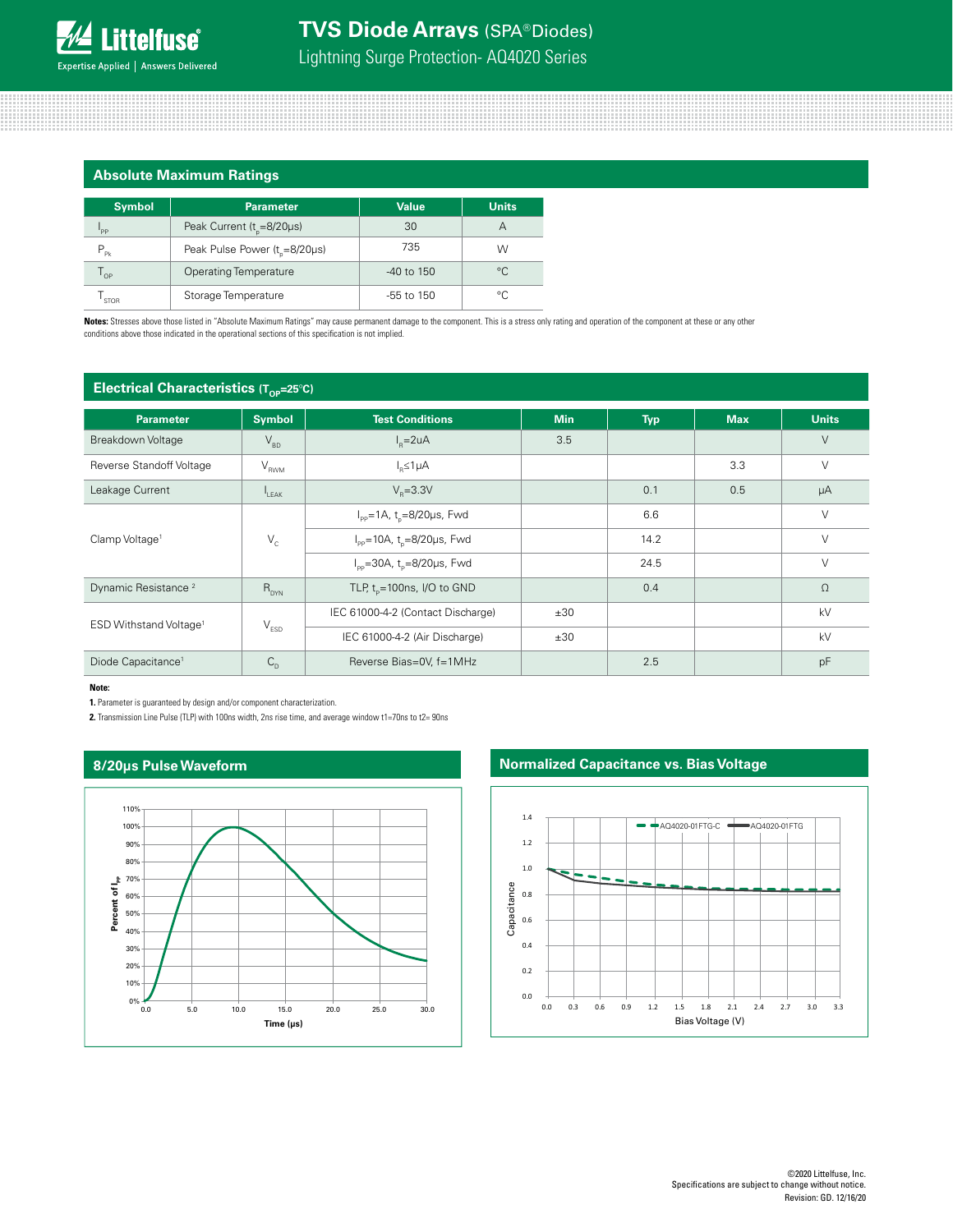

# **TVS Diode Arrays** (SPA® Diodes)

Lightning Surge Protection- AQ4020 Series

# **Postive Transmission Line Pulsing (TLP) Plot**



# **Clamping Voltage vs. Ipp**



# **Soldering Parameters**

| <b>Reflow Condition</b>                              |                                  | Pb - Free assembly |             |                       |                                         |
|------------------------------------------------------|----------------------------------|--------------------|-------------|-----------------------|-----------------------------------------|
|                                                      | - Temperature Min $(T_{s(min)})$ | $150^{\circ}$ C    |             | p                     | $rac{C_1}{T_1}$<br>Ramp-up              |
| <b>Pre Heat</b>                                      | - Temperature Max $(T_{s(max)})$ | $200^{\circ}$ C    |             |                       |                                         |
|                                                      | -Time (min to max) $(t_n)$       | $60 - 180$ secs    |             | $I_{S(max)}$          |                                         |
| Average ramp up rate (Liquidus) Temp (T,) to<br>peak |                                  | 3°C/second max     | Temperature | $\mathsf{I}_{S(min)}$ | Ramp-do<br>Preheat                      |
| $T_{S(max)}$ to $T_{L}$ - Ramp-up Rate               |                                  | 3°C/second max     |             |                       | ίs                                      |
| <b>Reflow</b>                                        | - Temperature (T.) (Liquidus)    | $217^{\circ}$ C    |             | 25                    |                                         |
|                                                      | - Temperature (t.)               | $60 - 150$ seconds |             |                       | time to peak temperature<br><b>Time</b> |
| Peak Temperature (T <sub>e</sub> )                   |                                  | $260^{+0/-5}$ °C   |             |                       |                                         |
| Time within 5°C of actual peak Temperature $(t_n)$   |                                  | $20 - 40$ seconds  |             |                       |                                         |
| <b>Ramp-down Rate</b>                                |                                  | 6°C/second max     |             |                       |                                         |
| Time 25°C to peak Temperature (T <sub>a</sub> )      |                                  | 8 minutes Max.     |             |                       |                                         |
| Do not exceed                                        |                                  | $260^{\circ}$ C    |             |                       |                                         |

#### $\rightarrow$  t<sub>P</sub>  $\leftarrow$  $T_{\rm P}$ Critical Zone TL to TP Ramp-up  $T_{L}$ Temperature **Temperature** t<sub>L</sub>  $T_{S(max)}$ Ramp-down Preheat  $T_{S(min)}$ ts 25  $\leftarrow$  time to peak temperature **Time**

# **Negative Transmission Line Pulsing (TLP) Plot**

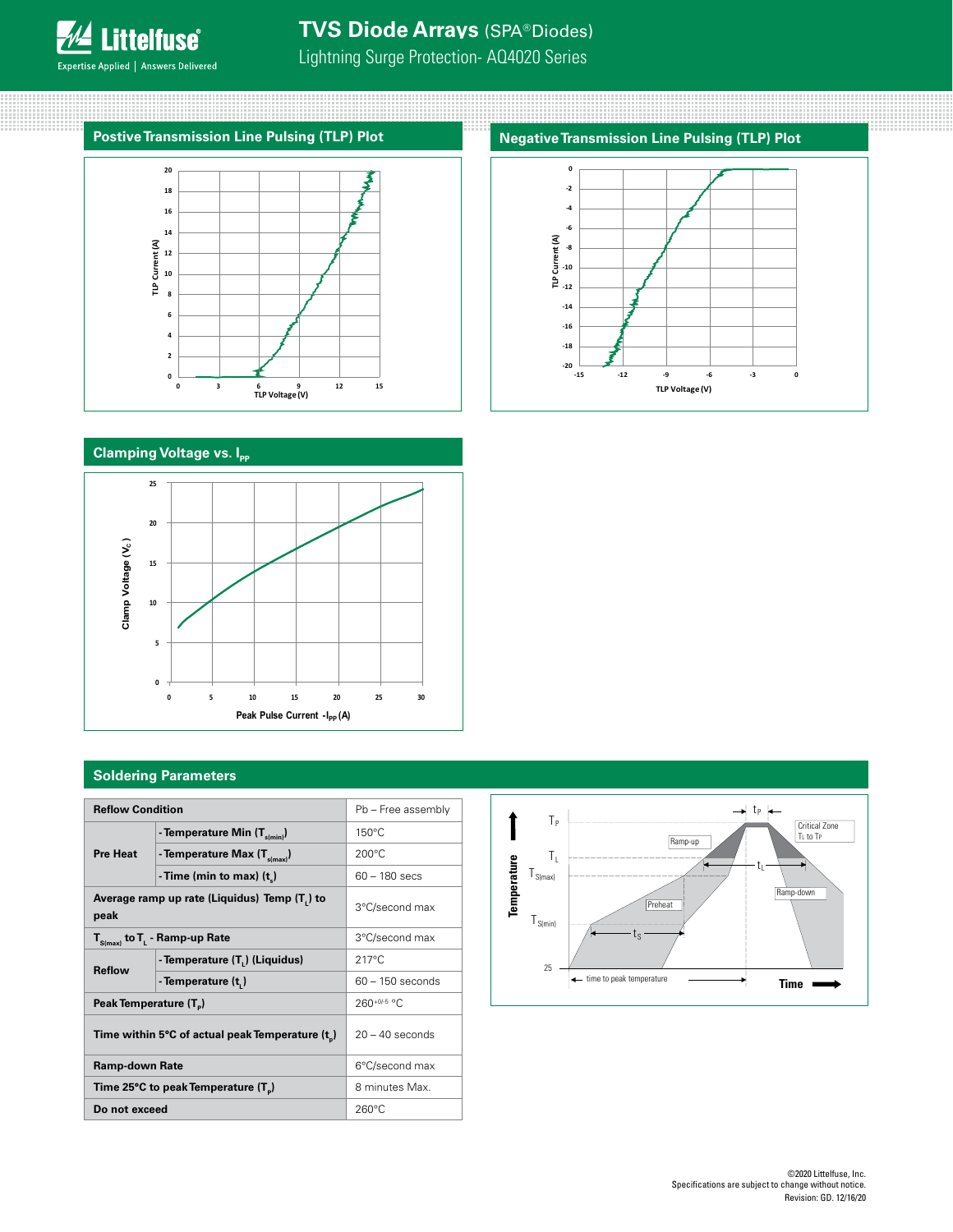

# **Part Marking System**



## **Product Characteristics**

| <b>Lead Plating</b>     | Matte tin                                                 |
|-------------------------|-----------------------------------------------------------|
| <b>Lead Material</b>    | Copper Alloy                                              |
| <b>Lead Coplanarity</b> | 0.0004 inches (0.102mm)                                   |
| Substrate material      | Silicon                                                   |
| <b>Body Material</b>    | Molded Compound                                           |
| Flammability            | UL Recognized compound meeting flammability<br>rating V-0 |

**Notes :**

**1.** All dimensions are in millimeters

**2.** Dimensions include solder plating. **3.** Dimensions are exclusive of mold flash & metal burr.



# **Ordering Information**

| <b>Part Number</b> | Package | <b>Marking</b> | Min. Order Qty. |
|--------------------|---------|----------------|-----------------|
| AO4020-01 FTG      | SOD323  | 03             | 3000            |
| AO4020-01 FTG-C    | SOD323  | 3C             | 3000            |

# **Package Dimensions -SOD323**







|      | Recommended Solder Pad |  |
|------|------------------------|--|
| 0.49 | 1.79                   |  |
|      | 1.14                   |  |

2.28

2.77

|                |                    |            | <b>SOD323</b> |            |  |  |  |
|----------------|--------------------|------------|---------------|------------|--|--|--|
| <b>Symbol</b>  | <b>Millimeters</b> |            | <b>Inches</b> |            |  |  |  |
|                | <b>Min</b>         | <b>Max</b> | <b>Min</b>    | <b>Max</b> |  |  |  |
| A              | 0.80               | 1.00       | 0.031         | 0.039      |  |  |  |
| A1             | 0.00               | 0.10       | 0.000         | 0.004      |  |  |  |
| A <sub>2</sub> | 0.80               | 0.90       | 0.031         | 0.035      |  |  |  |
| b              | 0.25               | 0.35       | 0.010         | 0.014      |  |  |  |
| c              | 0.08               | 0.15       | 0.003         | 0.006      |  |  |  |
| D              | 1.20               | 1.40       | 0.047         | 0.055      |  |  |  |
| E              | 1.60               | 1.80       | 0.063         | 0.071      |  |  |  |
| E1             | 2.50               | 2.70       | 0.098         | 0.106      |  |  |  |
| L1             | 0.25               | 0.40       | 0.010         | 0.016      |  |  |  |

Unit: mm